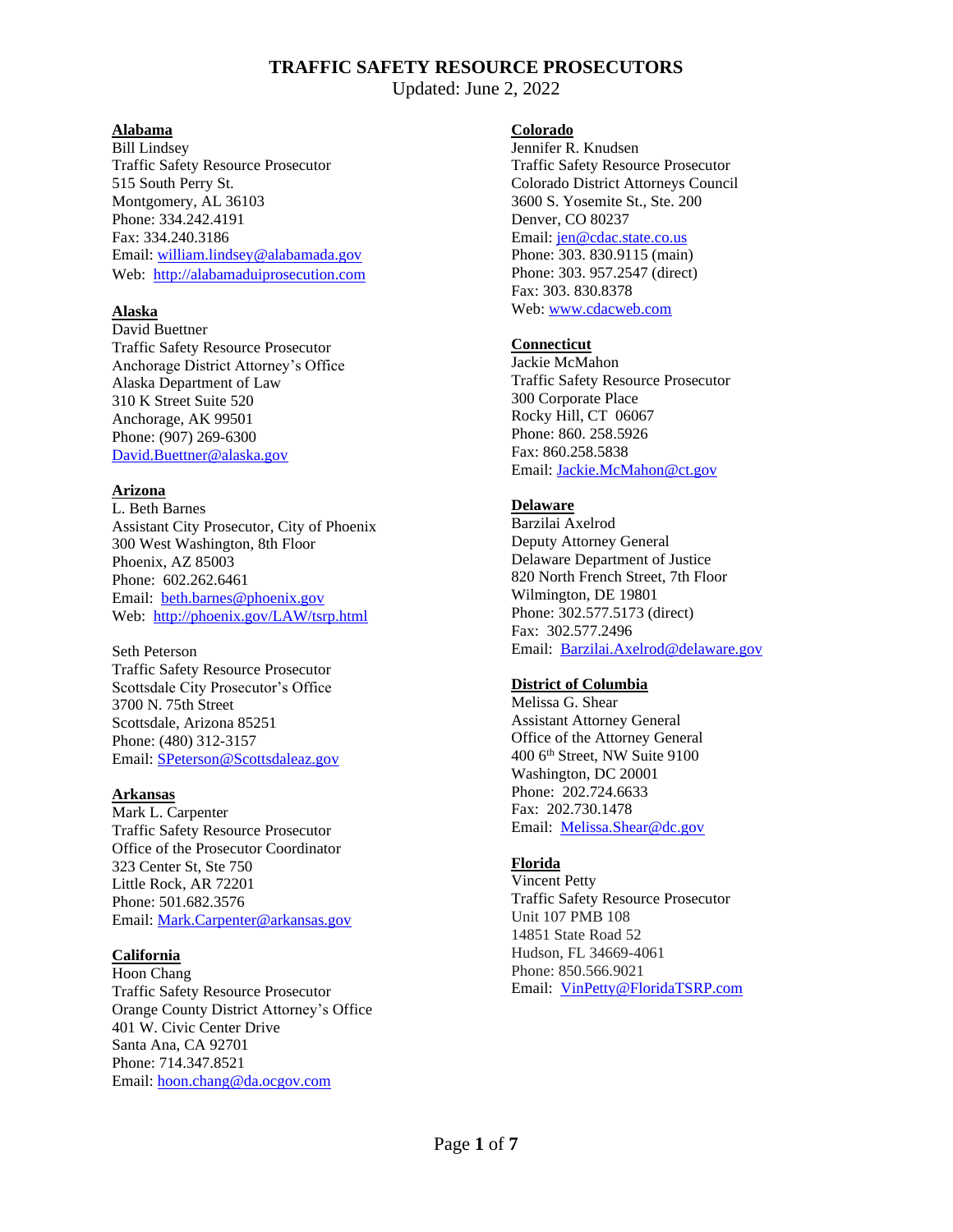Updated: June 2, 2022

### **Georgia**

Gilbert A. Crosby Prosecuting Attorneys Council of Georgia 1590 Adamson Parkway, 4th Floor Morrow, GA 30260-1755 Phone: 404.969.4001 Email: [gcrosby@pacga.org](mailto:gcrosby@pacga.org)

#### Jason Samuels

Senior Traffic Safety Resource Prosecutor Prosecuting Attorneys Council of Georgia 1590 Adamson Parkway, 4<sup>th</sup> Floor Morrow, GA 30260-1755 Phone: 770.282.6282 Mobile: 404.295.7300 Email: [jsamuels@pacga.org](mailto:jsamuels@pacga.org)

# **Hawaii**

Herbert Mukai Deputy Prosecuting Attorney Office of the Prosecuting Attorney County of Hawai'i 64-1067 Mamalahoa Hwy., C-3 Kamuela, Hawai'i 96743 Phone: 808.961.0466 Email: [Herbert.Mukai@hawaiicounty.gov](mailto:Herbert.Mukai@hawaiicounty.gov)

Ramsey Ross Deputy Prosecuting Attorney-County of Kaua'i 3990 Kaana Street Lihue, HI 96766 Phone: 808.241.1911 Email: [rross@kauai.gov](mailto:rross@kauai.gov)

# **Idaho**

Jared Olson Idaho Prosecuting Attorneys Association Idaho POST Academy 700 S. Stratford Drive Meridian, ID 83642 Phone: 208.884.7325 Cell: 208.559.1217 Email: [Jared.olson@post.idaho.gov](mailto:Jared.olson@post.idaho.gov) Web: [www.TSRP-Idaho.org](http://www.tsrp-idaho.org/)

# **Illinois**

Jennifer L. Cifaldi Illinois Traffic Safety Resource Prosecutor Institute for Legal, Legislative and Policy Studies Univ. of Illinois Springfield Center for State Policy and Leadership One University Plaza, MS PAC 451 Springfield, IL 62703-5407 Phone: [217.257.5050](tel:(217)%20257-5050) Email: [jcifaldi3@gmail.com](mailto:jcifaldi3@gmail.com)

## **Indiana**

Christopher Daniels Indiana Prosecuting Attorneys Council 302 W. Washington Street, E-205 Indianapolis, IN 46204-2767 Phone: 317.232.1836 Email[: chdaniels@ipac.in.gov](mailto:chdaniels@ipac.in.gov)

#### Erica J. Dobbs Assistant Traffic Safety Resource Prosecutor Indiana Prosecuting Attorneys Council 302 W. Washington Street, E-205 Indianapolis, IN 46204-2767 Phone: 317.232.1836 Email[: erdobbs@ipac.in.gov](mailto:erdobbs@ipac.in.gov)

# **Iowa**

Jeremy Peterson Assistant Iowa Attorney General Office of the Attorney General of Iowa Prosecuting Attorneys Training Coordinator Div. 1305 E. Walnut Street Des Moines, IA 50319 Phone: 515.281.5428 Email: [jeremy.peterson@ag.iowa.gov](mailto:jeremy.peterson@ag.iowa.gov)

# **Kansas**

Corey Kenney Assistant Attorney General Traffic Safety Resource Prosecutor Office of Kansas Attorney General Derek Schmidt 120 SW 10th Avenue, 2nd Floor Topeka, KS 66612 Phone: 785.296.3750 Email: [Corey.Kenney@ag.ks.gov](mailto:Corey.Kenney@ag.ks.gov)

# **Kentucky**

Jenny Reed Office of the Attorney General 1024 Capitol Center Drive Frankfort, KY 40601-8204 Phone: 502.696.5500 Email[: jreed@prosecutors.ky.gov](mailto:jreed@prosecutors.ky.gov)

Kathy Phillips Office of the Attorney General 1024 Capitol Center Drive Frankfort, KY 40601-8204 Phone: 502.696.5500 Email[: knphillips@prosecutors.ky.gov](mailto:knphillips@prosecutors.ky.gov)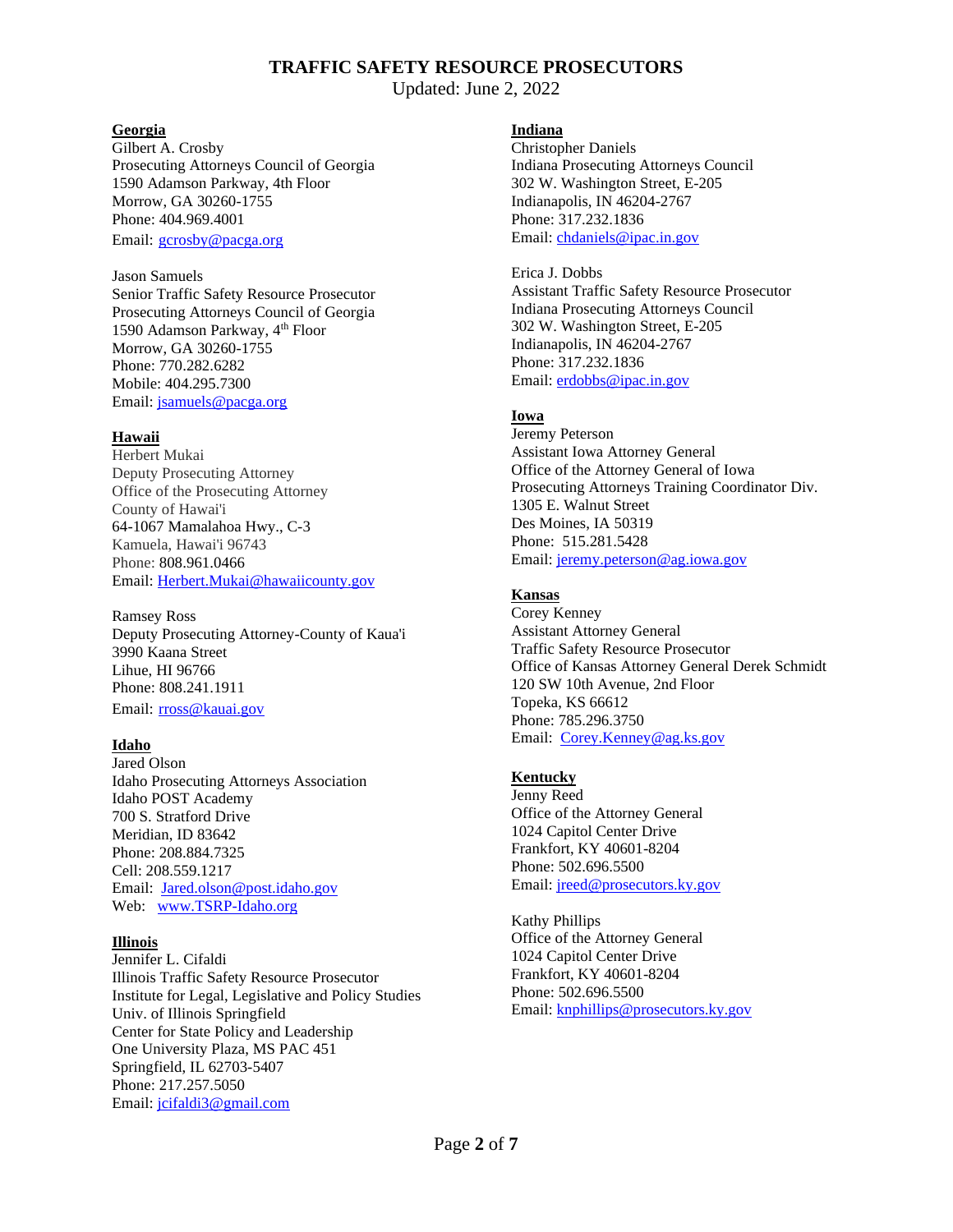Updated: June 2, 2022

### **Louisiana**

Rachel Smith Louisiana District Attorneys Association 1645 Nicholson Drive Baton Rouge, LA 70802-8143 Phone: 225.343.0171 Email: [Rachel@LDAA.org](mailto:Rachel@LDAA.org)

### **Maine**

Scot Mattox, Esq. Traffic Safety Resource Prosecutor Maine Bureau of Highway Safety Dirigo Safety, LLC 95 Main St., Suite 3 Auburn, ME 04210 Phone: 207.376.7325 Email: [scot.mattox@maine.gov](mailto:scot.mattox@maine.gov) Web: [www.dirigosafety.com](http://www.dirigosafety.com/)

Joshua Saucier Traffic Safety Resource Prosecutor Maine Bureau of Highway Safety Dirigo Safety, LLC 95 Main St., Suite 3 Auburn, ME 04210 Email: [joshua.saucier@maine.gov](mailto:scot.mattox@maine.gov) Web: [www.dirigosafety.com](http://www.dirigosafety.com/)

### **Maryland**

David Daggett Traffic Safety Resource Prosecutor Maryland State's Attorneys Association 3300 North Ridge Road, Ste 185 Ellicott City, MD 21043 Phone: 410.203.9881 Cell: 410.979.3356 Email: [ddaggett@mdsaa.org](mailto:ddaggett@mdsaa.org)

### **Massachusetts**

Jessica Stone Vehicular Crimes Training Attorney/TSRP Mass. District Attorneys Association 1 Bulfinch Place, Suite 202 Boston, MA 02114 Phone: 617.305.7032 Email: [Jessica.Stone@mass.gov](mailto:Jessica.Stone@mass.gov)

### **Michigan**

Ken Stecker Traffic Safety Resource Prosecutor Prosecuting Attorneys Association of Michigan 116 West Ottawa Street, Suite 200 Lansing, MI 48913 Phone: 517.334.6060 ext. 827 Email: [steckerk@michigan.gov](mailto:steckerk@michigan.gov) Web: [www.michiganprosecutor.org](http://www.michiganprosecutor.org/)

Kinga Gorzelewski Canike Traffic Safety Resource Prosecutor Prosecuting Attorneys Association of Michigan 116 West Ottawa Street, Suite 200 Lansing, MI 48913 Phone: 517.334.6060 ext. 816 Email[: CanikeK@michigan.gov](mailto:CanikeK@michigan.gov) Web: [www.michiganprosecutor.org](http://www.michiganprosecutor.com/)

## **Minnesota**

Bill Lemons Minnesota County Attorney Association 100 Empire Drive, Suite 200 St. Paul, MN 55103 Phone: 651.289.8451 Email: [blemons@mcaa-mn.org](mailto:sheng%40mcaa-mn.org) Web: [www.mcaa-mn.org](http://www.mcaa-mn.org/)

## **Mississippi**

Molly Miller Mississippi Attorney General's Office Walter Sillers Bldg. 550 High Street, P.O. Box 220 Jackson, MS 39205 Phone: 601.359.4265 Fax: 601.359.4254 Email: [Molly.Miller@ago.ms.gov](mailto:Molly.Miller@ago.ms.gov)

### **Missouri**

Susan Glass Missouri Office of Prosecution Services P.O. Box 899 Jefferson City, MO 65102 Phone: 573.301.2630 Fax: 573.751.1171 Email: [Susan.Glass@prosecutors.mo.gov](mailto:Susan.Glass@prosecutors.mo.gov)

Stephanie Watson Missouri Office of Prosecution Services P.O. Box 899 Jefferson City, MO 65102 Phone: 573.301.8654 Fax: 573.751.1171 Email: [Stephanie.Watson@prosecutors.mo.gov](mailto:Stephanie.Watson@prosecutors.mo.gov)

# **Montana**

Ed Hirsch Assistant Attorney General Montana Department of Justice - PSB 215 North Sanders, 3rd floor P.O. Box 201401 Helena, MT 59620-1401 Phone: 406.414.7029 Email[: edward.hirsch@mt.gov](mailto:edward.hirsch@mt.gov)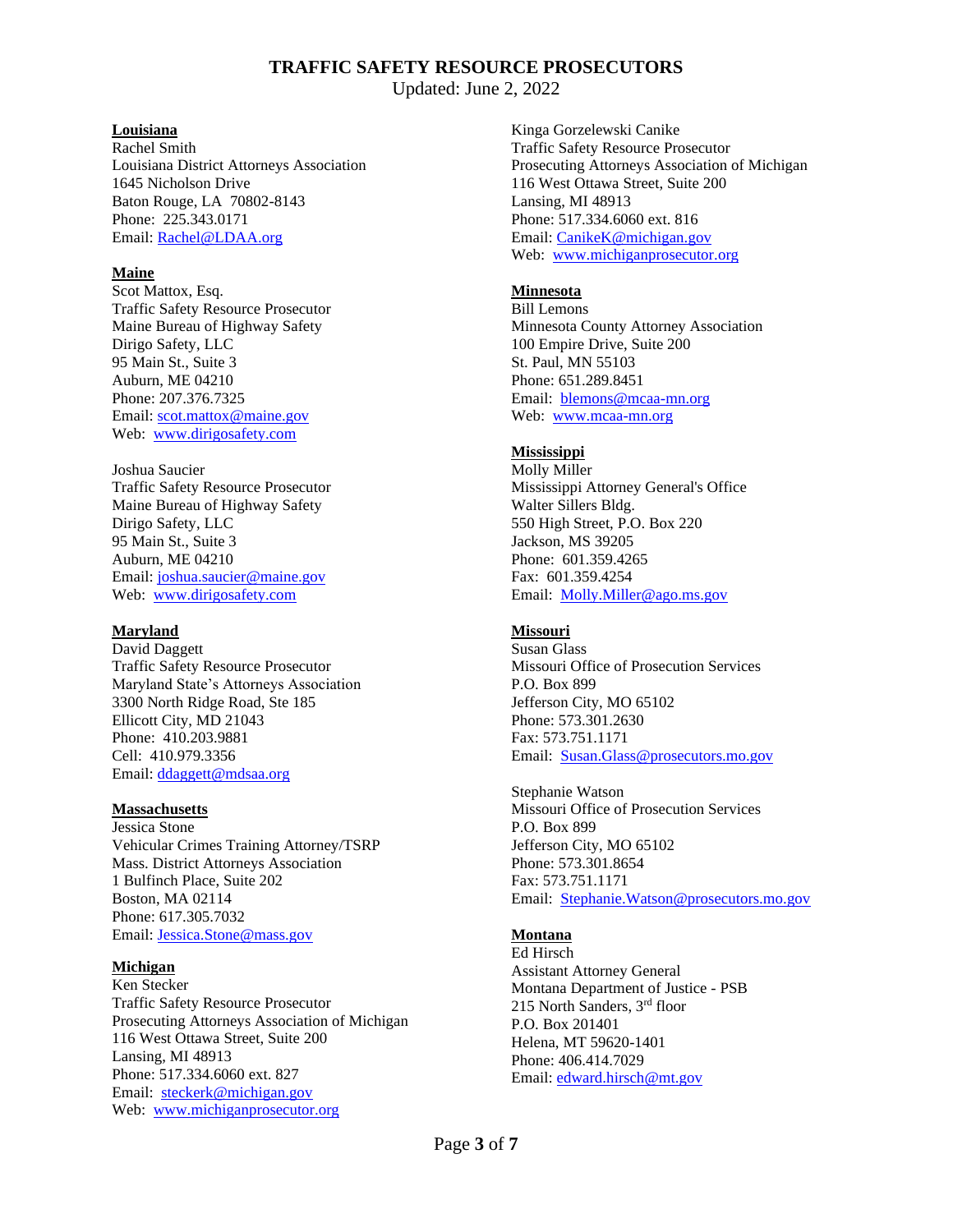Updated: June 2, 2022

### **Nebraska**

Ed Vierk Attorney General's Office 2115 State Capital Lincoln, NE 68509 Phone: 402.471.1886 Fax: 402.471.3591 Email: [Ed.Vierk@nebraska.gov](mailto:Ed.Vierk@nebraska.gov)

# **Nevada**

Shannon M. Bryant Deputy District Attorney Washoe County District Attorney's Office 1 S. Sierra St. Reno, NV 89501 Phone: 775.337.5751 Email: [sbryant@da.washoecounty.us](mailto:sbryant@da.washoecounty.us)

## **New Hampshire**

Benjamin Maki New Hampshire Department of Justice Office of the Attorney General 33 Capitol Street Concord, NH 03301 Phone: 603.271.2069 Email: [Benjamin.Maki@doj.nh.gov](mailto:Benjamin.Maki@doj.nh.gov)

### **New Jersey**

Robyn Mitchell Division of Criminal Justice 25 Market Street PO Box 086 Trenton, NJ 08625-0086 Phone: 609.376.2398 Email: [mitchellr@njdcj.org](mailto:mitchellr@njdcj.org)

Erin Shamy Deputy Attorney General Division of Criminal Justice 25 Market Street P.O. Box 085 Trenton, NJ 08625-0085 Phone: 732.282.6054 Email: [shamye@njdcj.org](mailto:shamye@njdcj.org)

Steve Wenger Deputy Attorney General Division of Criminal Justice 25 Market Street P.O. Box 085 Trenton, NJ 08625-0085 Phone: 609.376.3365 [wengers@njdcj.org](mailto:wengers@njdcj.org)

## **New Mexico**

Brett Barnes Assistant Attorney General New Mexico Office of the Attorney General 408 Galisteo Street Santa Fe, NM 87504 Phone: 505.490.4842 Email[: bbarnes@nmag.gov](mailto:bbarnes@nmag.gov)

# **New York**

Lauren D. Konsul New York Prosecutors Training Institute 107 Columbia Street Albany, NY 12210 Phone: 518.432.1100 x. 203 Email: [lauren.konsul@nypti.org](mailto:lauren.konsul@nypti.org) Web: [www.nypti.org](http://www.nypti.org/)

Mary Tanner-Richter Vehicular Crimes Bureau Chief Albany County District Attorney's Office 6 Lodge Street Albany, NY 12207 Phone: 518.275.4743 Email[: Mary.Tanner-Richter@albanycountyny.gov](mailto:Mary.Tanner-Richter@albanycountyny.gov)

# **North Carolina**

Isaac T. (Ike) Avery, III Traffic Safety Resource Prosecutor North Carolina Conference District Attorneys P. O. Box 3159 Cary, NC 27519 Phone: 919.829.2523 Email: Isaac.T.Avery@nccourts.org

Sarah Z. Garner North Carolina Conference District Attorneys P. O. Box 3159 Cary, NC 27519 Phone: 919.890.1500 Email[: Sarah.z.garner@nccourts.org](mailto:Sarah.z.garner@nccourts.org)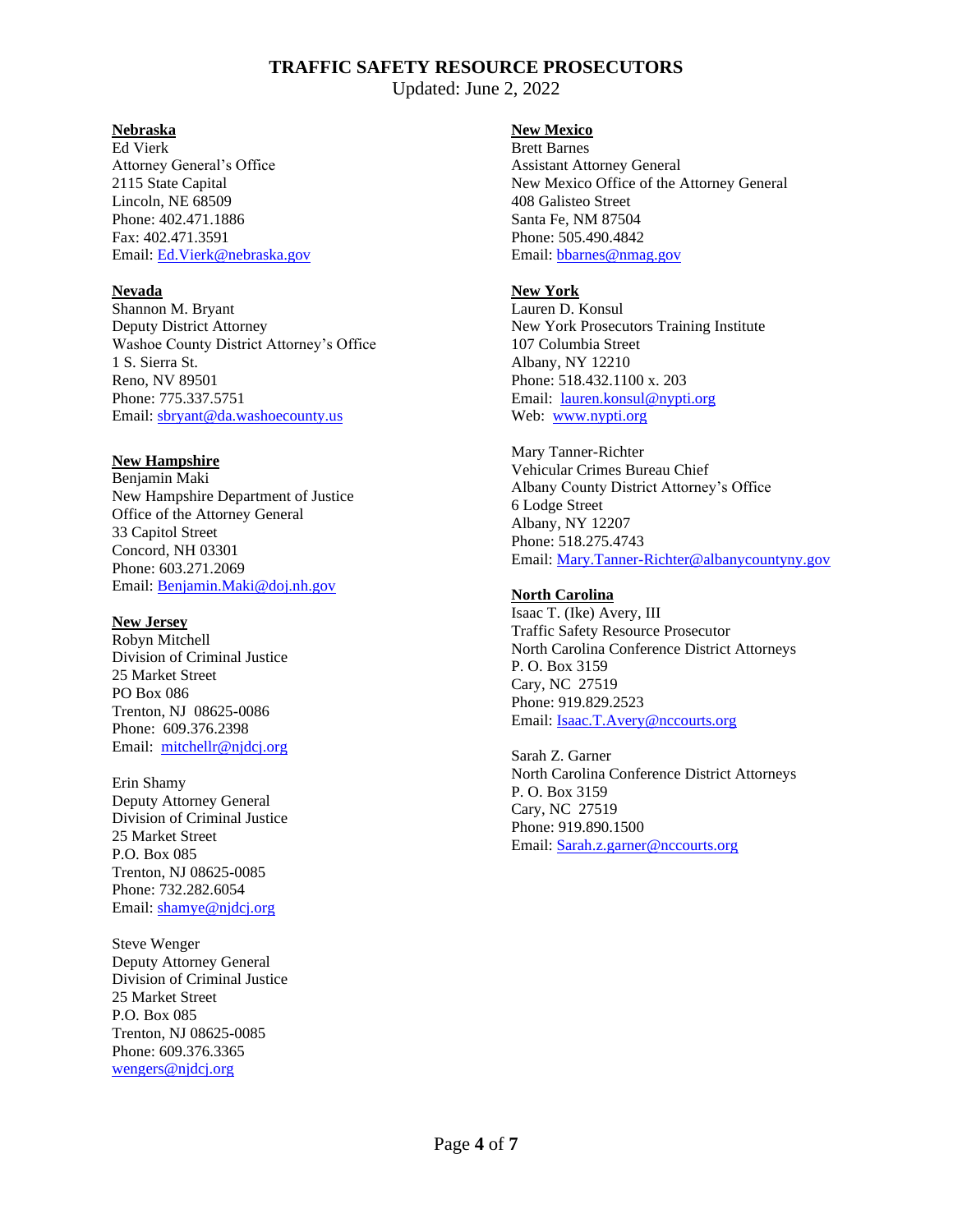Updated: June 2, 2022

#### **North Dakota**

Aaron Birst 1661 Capitol Way P.O. Box 877 Bismarck, ND 58502-0877 Phone 701.328.7342 Email: [aaron.birst@ndaco.org](mailto:aaron.birst@ndaco.org)

Kristi Pettit Venhuizen 311 South 4<sup>th</sup> Street, Suite 103 Grand Forks, ND 58201 Phone: 701.780.9276 Fax: 701.780.0786 Email: [kpettit@kalashpettitlaw.com](mailto:kpettit@kalashpettitlaw.com)

## **Ohio**

Holly Reese Traffic Safety Resource Prosecutor Ohio Traffic Safety Office ℅ Stark County Sheriff's Office 4500 Atlantic Blvd., N.E. Canton, OH 44705 Phone: [330.904.8971](tel:(330)%20904-8971) Email: [hreesetsrp@gmail.com](mailto:hreesetsrp@gmail.com)

Sierra Williams Traffic Safety Resource Prosecutor Ohio Traffic Safety Office c/o Cincinnati Police Department 310 Ezzard Charles Dr. Cincinnati, OH 45214 Phone: 513.379.7551 Email: [swilliams.tsrp@gmail.com](mailto:swilliams.tsrp@gmail.com)

### **Oklahoma**

VACANT

### **Oregon**

Deena Ryerson Senior Assistant Attorney General Oregon Department of Justice 2250 McGilhrist Street, SE Salem, OR 97302 Phone: 503.934.2030 Mobile: 503.991.0313 Email: [Deena.a.ryerson@doj.state.or.us](mailto:Deena.a.ryerson@doj.state.or.us)

### **Pennsylvania**

Nathan L. Boob Traffic Safety Resource Prosecutor Pennsylvania District Attorneys Association 2929 North Front Street Harrisburg, PA 17110 Phone: (717) 238-5416 Email: [nboob@pdaa.org](mailto:nboob@pdaa.org)

## **Puerto Rico**

Jimara Gabriel Traffic Safety Resource Prosecutor Coord. of the Specialized DWI Prosecution Unit Calle Teniente César González 672 Esquina Av. Jesús T. Piñeiro Piso 2 – Ofiina 204 San Juan, PR 00919 Phone: (787) 721-2900 ext. 1241 E-mail: [jigabriel@justicia.pr.gov](mailto:jigabriel@justicia.pr.gov)

## **Rhode Island**

Jay Sullivan Assistant Attorney General RI Attorney General 150 South Main Street Providence, RI 02903 Phone: 401.274.4400 ext. 2375 Email[: jsullivan@riag.ri.gov](mailto:jsullivan@riag.ri.gov)

## **South Carolina**

Sara Lee M. Drawdy Traffic Safety Resource Prosecutor SC Commission on Prosecution Coordination PO 11561 Columbia, SC 29211-1561 Phone: 803.343.0765 Direct line: 803.832.8278 Fax: 803.343.0766 Email[: sldrawdy@cpc.sc.gov](mailto:sldrawdy@cpc.sc.gov)

### **South Dakota**

Paul Bachand PO Box 1174 Pierre, SD 57501-1174 Phone: 605.224.0461 Email: [pbachand@pirlaw.com](mailto:pbachand@pirlaw.com)

### **Tennessee**

Linda D. Walls Tennessee District Attorneys General 283 Stewarts Ferry Pike Nashville, TN 37214 Phone: 615.945.2040 Alternate phone: 615.232.2944 Email[: ldwalls@tndagc.org](mailto:ldwalls@tndagc.org) Web[: www.dui.tndagc.org](http://www.dui.tndagc.org/)

Terry Wood Tennessee District Attorneys General Conference 226 Anne Dallas Dudley Blvd., Suite 800 Nashville, TN 37243-0890 Phone: 615.253. 6734 Email[: tewood@tndagc.org](mailto:tewood@tndagc.org) Web[: www.dui.tndagc.org](http://www.dui.tndagc.org/)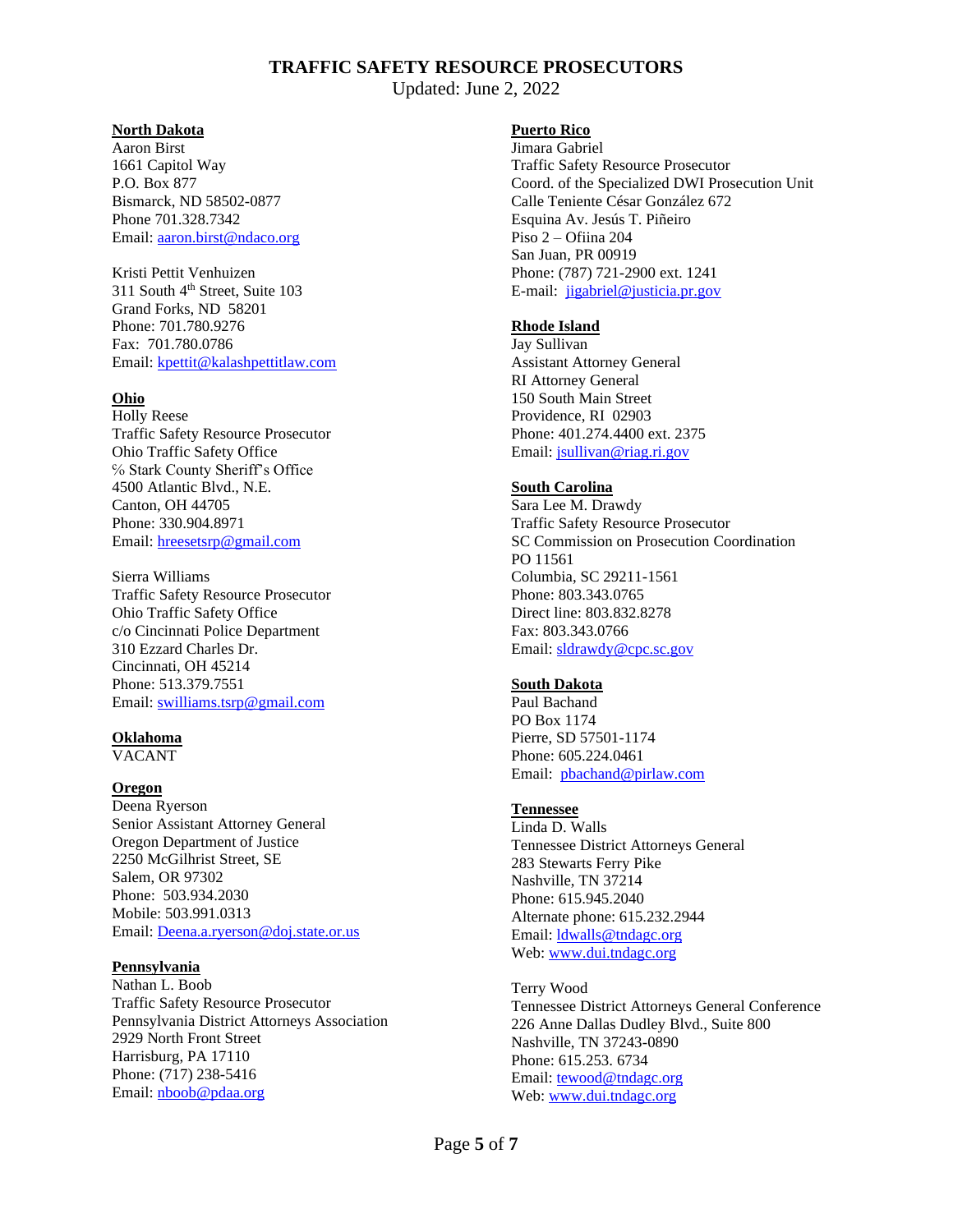Updated: June 2, 2022

## **Texas**

W. Clay Abbott Texas District & County Attorneys Association 505 W. 12<sup>th</sup> Street, Suite 100 Austin, TX 78701 Phone: 512.474.2436 Email: [Clay.Abbott@tdcaa.com](mailto:Clay.Abbott@tdcaa.com) Web: [www.tdcaa.com](http://www.tdcaa.com/)

# **Utah**

Tyson Skeen Traffic Safety Resource Prosecutor Utah Prosecution Council 5272 College Drive, Suite 200 Murray, UT 84123 Cell: 801.391.9667 Email: [tskeen@agutah.gov](mailto:tskeen@agutah.gov)

## **Vermont**

Stacy Graczyk Traffic Safety Resource Prosecutor 7 Mahady Court Middlebury, VT 05753 Phone: 802.388.7931 Email: [stacy.graczyk@vermont.gov](mailto:stacy.graczyk@vermont.gov)

Dennis Wygmans Traffic Safety Resource Prosecutor Dept of State's Attorneys and Sheriffs 7 Mahady Court, 2nd Floor Suite 4 Montpelier, VT 05753 Phone: 802.828.2891 Email: [dennis.wygmans@vermont.gov](mailto:%20dennis.wygmans@vermont.gov)

# **Virginia**

Paula M. Bruns Traffic Safety Resource Prosecutor Commonwealth's Attorneys Services Council 613 S. Henry St. P.O. Box 3549 Williamsburg, VA 23187-3549 Phone: 757.775.2799 Email: [pmbruns@wm.edu](mailto:pmbruns@wm.edu)

# **Washington**

Miriam Norman Traffic Safety Resource Prosecutor 701 Fifth Avenue, Suite 2050 Seattle, WA 98104-7097 Phone: 206.684.8526 Cell: 206.850.5260 Fax: 206.684.4648 Email: [miriam.norman@seattle.gov](mailto:miriam.norman@seattle.gov) Melanie Dane Traffic Safety Resource Prosecutor MRSC 2601 Fourth Ave., Suite 800 Seattle, WA 98121-1280 Phone: 206.625.1300 Email[: MDane@mrsc.org](mailto:MDane@mrsc.org)

# **West Virginia**

Nicole A. Cofer Traffic Safety Resource Prosecutor Kanawha County Prosecuting Attorney's Office 301 Virginia St. E Charleston, WV 25301 Phone: 304.357.5143 Email: [Nicole.a.Cofer@wvtsrp.org](mailto:Nicole.a.Cofer@wvtsrp.org)

# **Wisconsin**

Tara Jenswold Traffic Safety Resource Prosecutor Assistant Attorney General Wisconsin Department of Justice 17 W. Main Street Madison, WI 53707 Phone: 608.266.8908 Email: [jenswtm@doj.state.wi.us](mailto:jenswtm@doj.state.wi.us)

Emily Thompson Traffic Safety Resource Prosecutor Assistant Attorney General Wisconsin Department of Justice 17 W. Main Street Madison, WI 53707 Phone: 608.266.8941 Email[: thompsonel@doj.state.wi.us](mailto:thompsonel@doj.state.wi.us)

# **Wyoming**

Ashley C. Schluck Traffic Safety Resource Prosecutor Wyoming Highway Safety Program P.O. Box C Laramie, WY 82073 Phone: 307.721.5321 Email[: acastor@cityoflaramie.org](mailto:acastor@cityoflaramie.org)